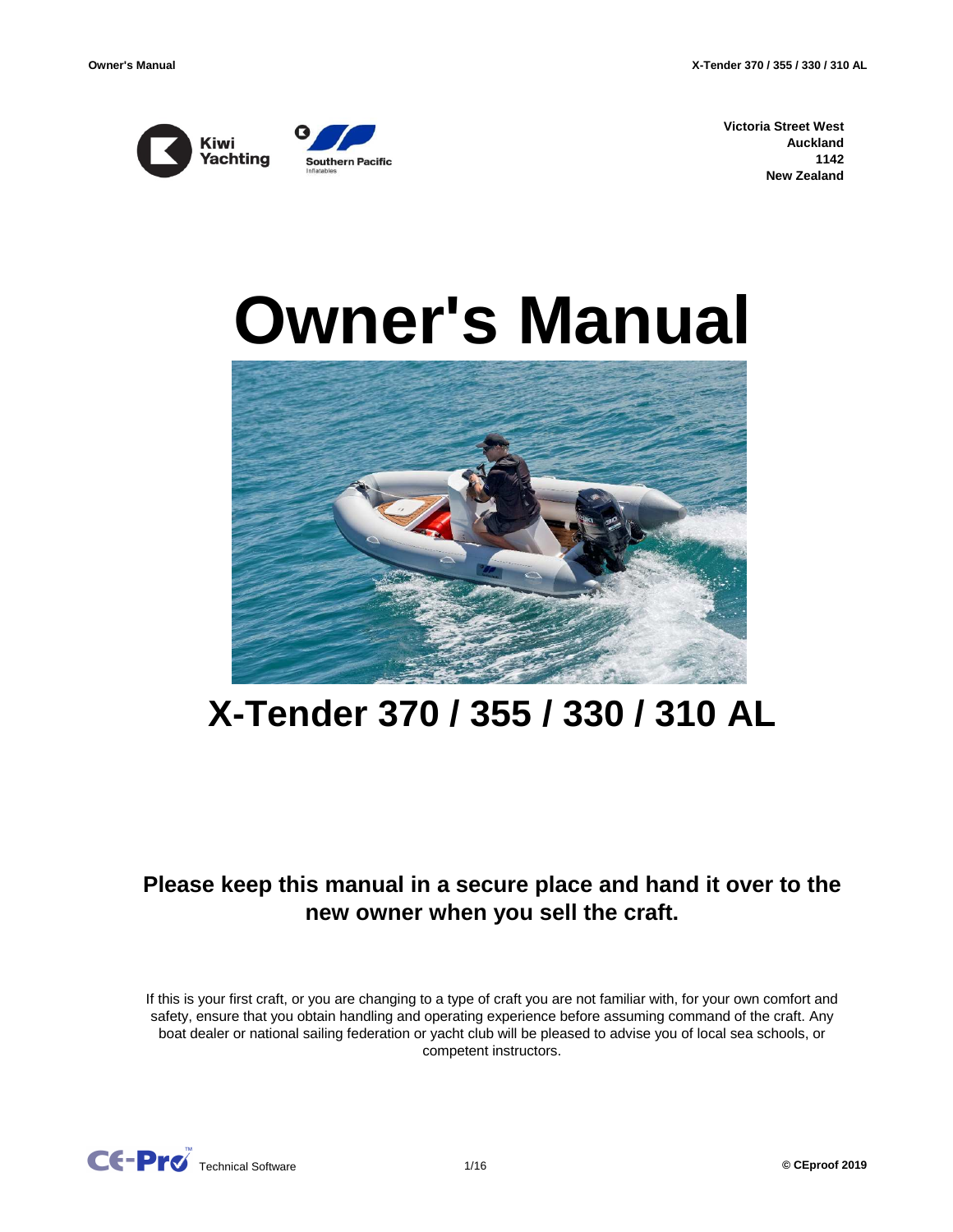## **CONTENTS**

|                                                 | <b>Section</b> |
|-------------------------------------------------|----------------|
| <b>WELCOME</b>                                  | 1              |
| <b>Boating Experience</b>                       | 1.1            |
| Responsibility                                  | 1.2            |
| <b>ABOUT THIS MANUAL</b>                        | 2              |
| Original Equipment Manufacturer (OEM) Manuals   | 2.1            |
| Safety Labels                                   | 2.2            |
| <b>Explanation of Hazard Warnings</b>           | 2.3            |
| <b>GENERAL ARRANGEMENT</b>                      | 3              |
| Boat Identification & CE Marking Classification | 3.1            |
| <b>RCD Design Category Explanation</b>          | 3.1.1          |
| <b>Principal Dimensions</b>                     | 3.2            |
| <b>Hull Size</b>                                | 3.2.1          |
| Maximum Recommended Power                       | 3.2.2          |
| Weights                                         | 3.2.3          |
| Tubes                                           | 3.2.4          |
| <b>Structural Fittings</b>                      | 3.2.5          |
| <b>SYSTEMS DESCRIPTIONS</b>                     | 4              |
| <b>Bilge Pumps</b>                              | 4.1            |
| <b>Fuel System</b>                              | 4.2            |
| <b>Steering System</b>                          | 4.3            |
| <b>PRE-LAUNCH OBSERVATIONS</b>                  | 5              |
| <b>Recommended Safety Equipment</b>             | 5.1            |
| Risk of Loss of Stability                       | 5.2            |
| Risk of Flooding                                | 5.3            |
| Through Hull Fittings including Seacocks        | 5.3.1          |
| <b>Strainers</b>                                | 5.3.2          |
| <b>Risk of Fire</b>                             | 5.4            |
| Risk of Falling Overboard                       | 5.5            |
| <b>NAVIGATION &amp; OPERATION</b>               | 6              |
| Use of Engines                                  | 6.1            |
| <b>Handling Characteristics</b>                 | 6.2            |
| Visibility from the Main Steering Position      | 6.3            |
| Anchoring, Mooring & Towing                     | 6.4            |
| Filling With Fuel                               | 6.5            |
| <b>MAINTENANCE</b>                              | 7              |
| Maintenance & Storage of Tubes                  | 7.1            |
| Winter Storage                                  | 7.2            |
| <b>ENVIRONMENTAL AWARENESS</b>                  | 8              |
| Leakage of Petrochemicals                       | 8.1            |
| Black & Grey Water                              | 8.2            |
| <b>Household Waste</b>                          | 8.3            |
| Noise                                           | 8.4            |
|                                                 |                |
| Wash / Waves                                    | 8.5            |

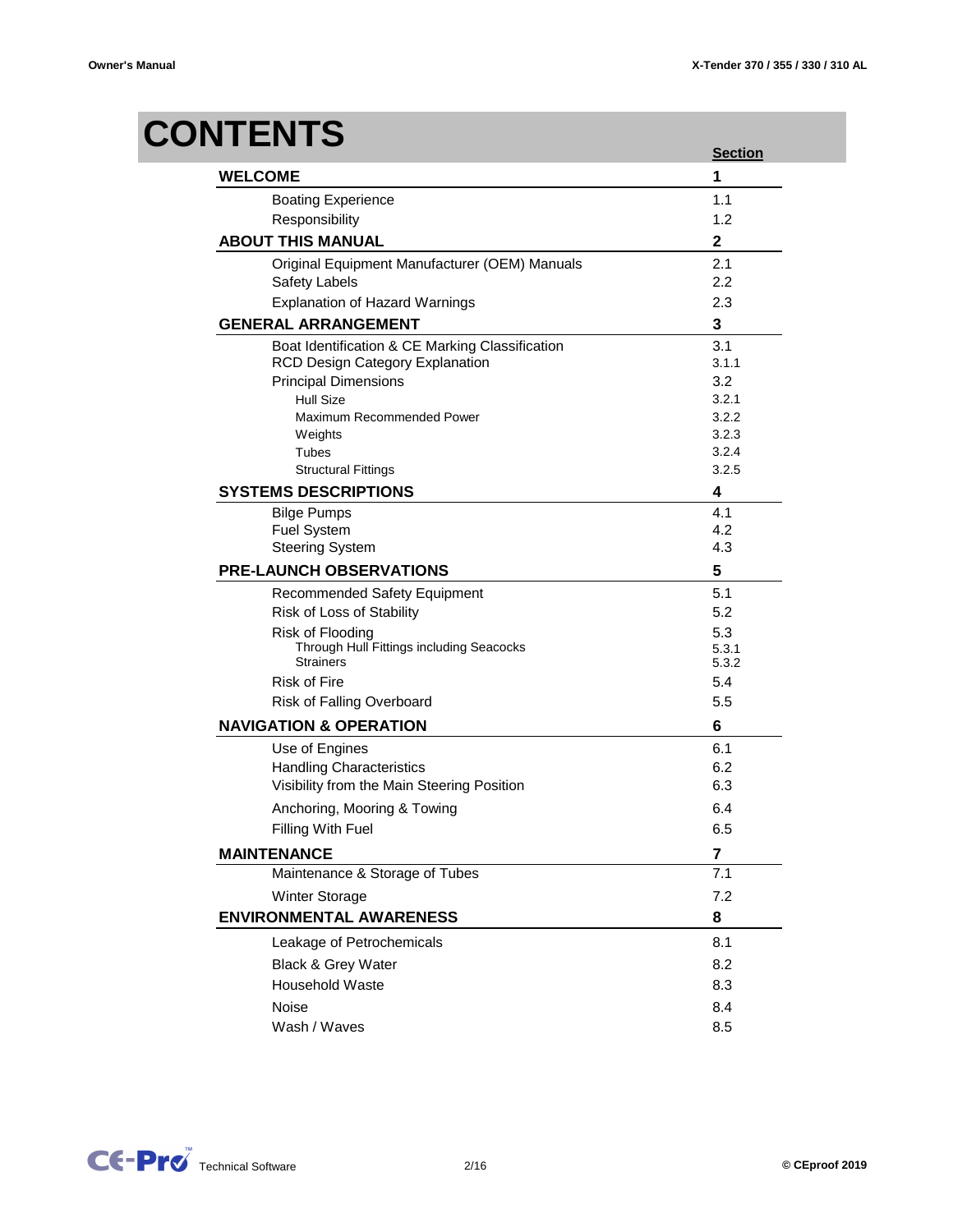#### **1 WELCOME**

Congratulations on becoming the new owner of a: X-Tender 370 / 355 / 330 / 310 AL

Make sure you receive a full explanation of all systems from the person transferring ownership to you.

#### **1.1 Boating Experience**

If this is your first craft, or you are changing to a type of craft you are not familiar with, for your own comfort and safety, ensure that you obtain handling and operating experience before assuming command of the craft.

Any boat dealer or national sailing federation or yacht club will be pleased to advise you of local sea schools, or competent instructors

Regardless of the craft's seaworthiness and its certified design category, protection from freak sea and wind conditions cannot be guaranteed. Beware of offshore winds and currents. The ability, experience and fitness of the crew, therefore, should be taken into consideration before making any voyage.

#### **1.2 Responsibility**

It is the boat owner/operator's responsibility to:

- 1 Know the limitations of your boat;
- 2 Follow the rules of the road;
- 3 Keep a sharp lookout for people and objects in the water;
- 4 Ensure that the anticipated wind and sea conditions will correspond to the design category of your boat and that you and your crew are able to handle the boat in these conditions;
- 5 Never sail when the operator is under the influence of drugs or alcohol;
- 6 Be aware of the crew/passenger's safety at all times;
- 7 Ensure all crew receive suitable training, particularly with regards to location and operation of safety equipment;
- 8 Reduce speed when there is limited visibility, rough water, people in the water nearby, boats, or structures;
- 9 Ensure the craft is properly maintained at all time;
- 10 Have the craft inspected by qualified personnel at regular intervals and whenever a cause for concern is raised; and
- 11 Ensure compliance with all legislation in place in the area of operation. These may include requirements for the carriage of life saving equipment, licensing of the helmsman and respect for the environment.

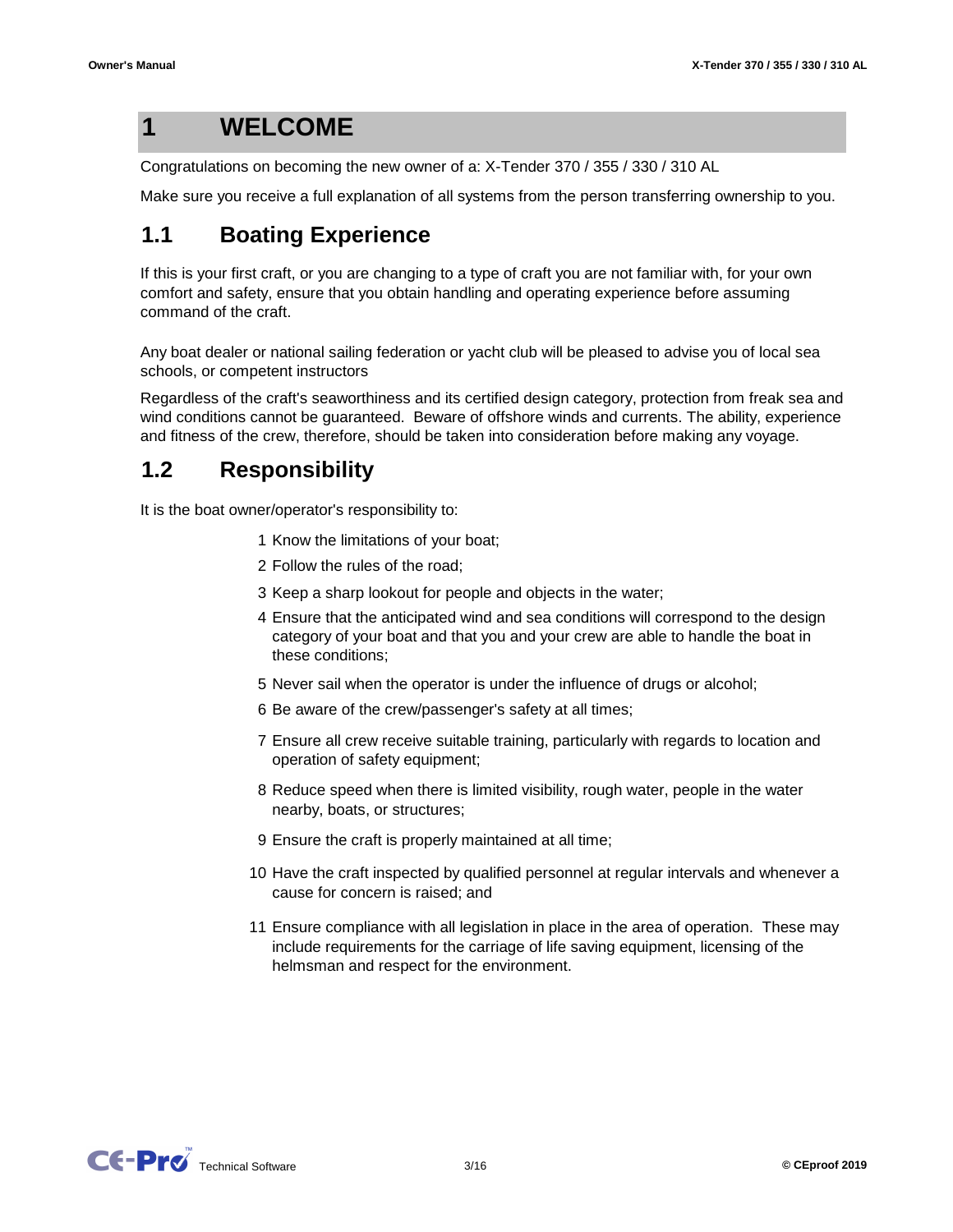#### **2 ABOUT THIS MANUAL**

This manual has been compiled to help you to operate your craft with safety and pleasure. It contains details of the craft; the equipment supplied or fitted its systems and information on their operation. Please read it carefully and familiarise yourself with the craft before using it. Ensure that everyone who will operate the vessel reads this manual before setting out.

This manual complies with the EU Recreational Craft Directive (RCD) and should not be perceived as an exhaustive guide to the vessel. A manual is not a replacement for experience and common sense!

#### **2.1 Original Equipment Manufacturer (OEM) Manuals**

This manual includes important fundamentals regarding equipment supplied by other manufacturers. More detailed information regarding such equipment can be found in manuals provided by the OEM.

A list of these manuals is given here:

Steering gear Outboard engine

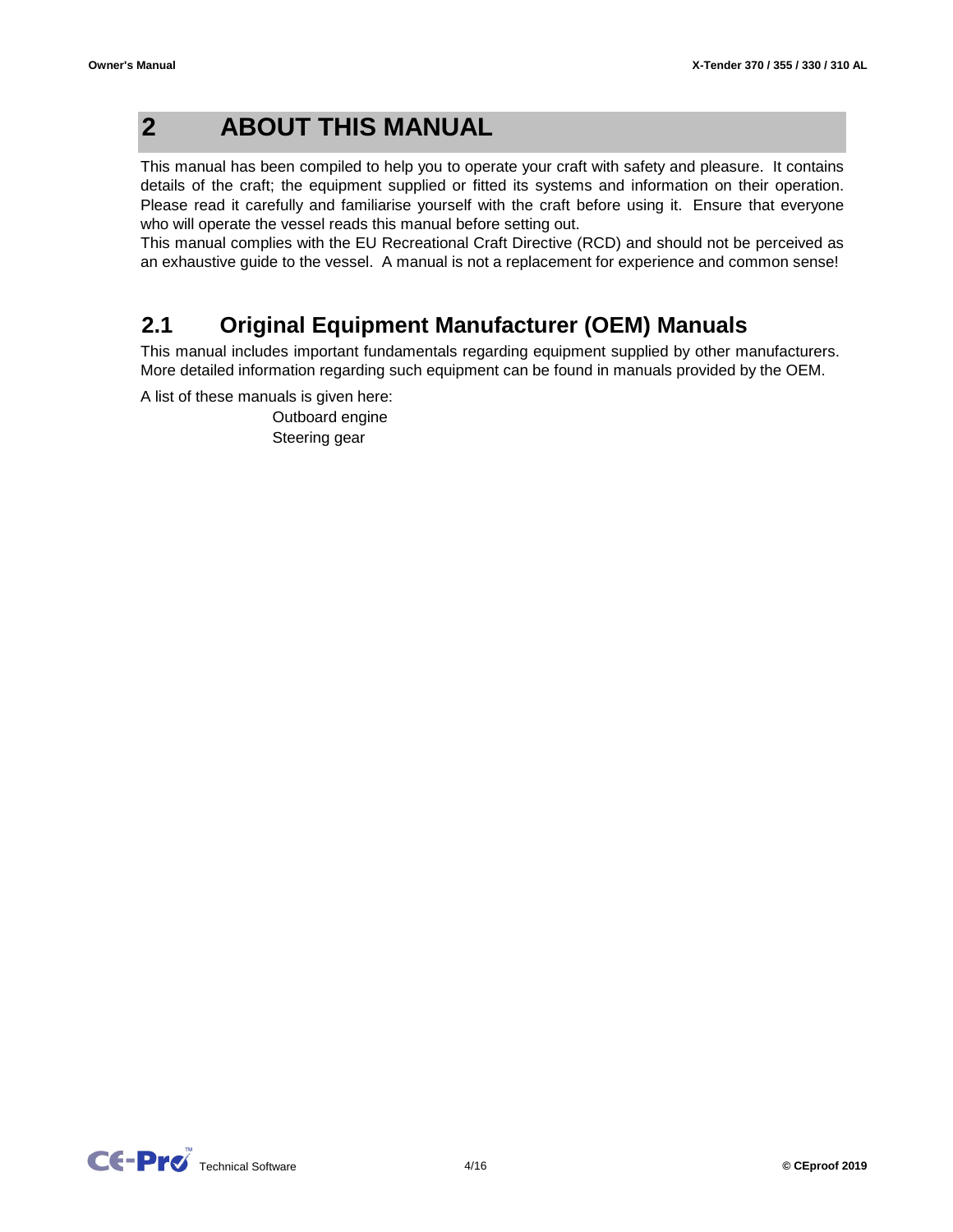#### **2.2 Safety Labels**

The craft and this manual show symbols which advise the owner/operator and crew of imperative safety precautions to follow when operating and/or servicing equipment. The following symbols may be found on your craft. They should be respected at all times.

| Hazard - usually followed by text<br>description (see following<br>section) |
|-----------------------------------------------------------------------------|
| <b>Electrical Hazard</b>                                                    |
| <b>Fire Hazard</b>                                                          |
| Location of fire extinguisher                                               |

| Hazard - usually followed by text<br>description (see following<br>section) |                  | <b>Read the Owners Manual</b>                                      |
|-----------------------------------------------------------------------------|------------------|--------------------------------------------------------------------|
| Electrical Hazard                                                           |                  | Fuel fill point: letter 'D denotes<br>suitability for 'diesel fuel |
| Fire Hazard                                                                 |                  | Sling position for safe lifting of<br>the vessel                   |
| Location of fire extinguisher                                               | <b>DISCHARGE</b> | Dedicated discharge opening<br>for extinguisher                    |

#### **2.3 Explanation of Hazard Warnings**

| Danger      | Denotes an extreme intrinsic hazard exists which would result in high<br>probability of death or irreparable injury if proper precautions are not<br>taken.       |
|-------------|-------------------------------------------------------------------------------------------------------------------------------------------------------------------|
| Warning     | Denotes a hazard exists which can result in injury or death if proper<br>precautions are not taken.                                                               |
| Caution     | Denotes a reminder of safety practices or directs attention to unsafe<br>practices which could result in personal injury or damage to the craft or<br>components. |
| Information | Denotes useful or important facts or suggestions that can greatly enhance<br>safety and efficiency of operations.                                                 |
| Caution     | Do not remove or obstruct any safety label. Replace any label which<br>becomes illegible.                                                                         |

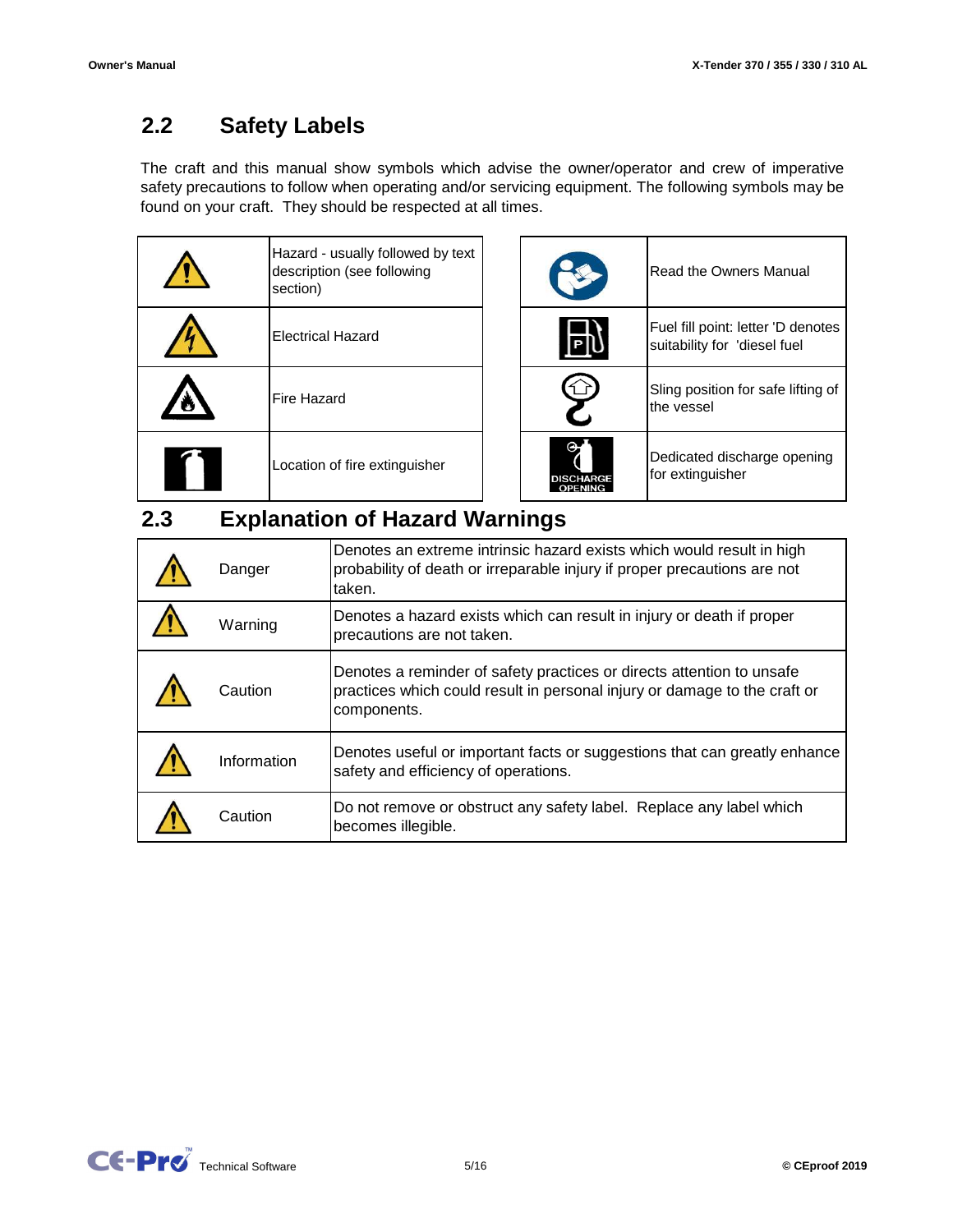## **3**

## **GENERAL ARRANGEMENT**



#### **3.1 Boat Identification & CE Marking Classification**

| Type of Boat                                                                                 |        | X-Tender 370 / 355 / 330 / 310 AL                             |   |  |  |
|----------------------------------------------------------------------------------------------|--------|---------------------------------------------------------------|---|--|--|
| Manufacturer's Craft Identification Number                                                   |        | NZ-QFX00000E919                                               |   |  |  |
| Name of Boat Manufacturer                                                                    |        | Kiwi Yachting Consultants T/A Southern<br>Pacific Inflatables |   |  |  |
| <b>RCD</b> Design Category                                                                   |        | А                                                             | В |  |  |
| Maximum recommended number of people<br>1 RCD = EU Recreational Craft Directive (2013/53/EU) | adults |                                                               |   |  |  |
| 2 See table in section                                                                       |        |                                                               |   |  |  |

3 For maximum weight limit see: 3.2.3

## **3.1.1 RCD Design Category Explanation**

This vessel carries the CE marking (shown here) to indicate that it complies with the EU Recreational Craft Directive. It has been assigned the Design Category explained below:

# CE

A watercraft given design category D is considered to be designed to operate in typical steady winds of Beaufort force 4 or less and the associated significant waves heights of up to 0,3 m and occasional waves of 0,5 m height. Typically such conditions might be encountered on sheltered inland waters, and in coastal waters in fine weather. Depending on atmospheric conditions, winds can gust to about 12 m/s.

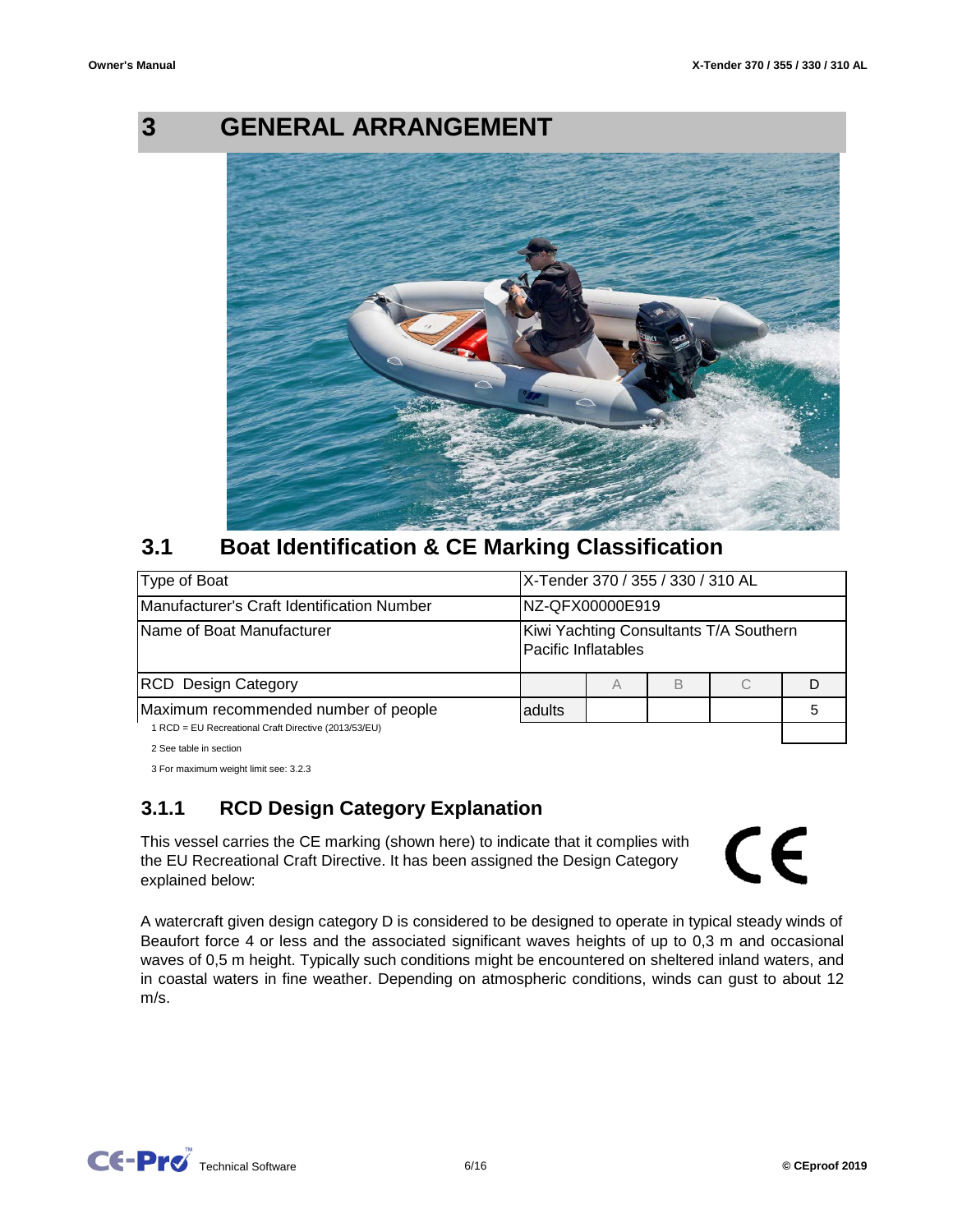#### **3.2 Principal Dimensions**

| <b>Hull Size</b><br>3.2.1 |                         | 350RIB-Flat<br>end |     | <b>370RIB</b> |
|---------------------------|-------------------------|--------------------|-----|---------------|
| Length of Hull            | Lн                      | 3.550              | (m) | 3.750         |
| Length on waterline       | $L_{WL}$                | 2.800              | (m) | 2.800         |
| Length - max. overall     | $L_{MAX}$               | 3.500              | (m) | 3.750         |
| Beam of hull              | $B_H$                   | 1.660              | (m) | 1.660         |
| Beam on waterline         | $B_{WL}$                | 1.200              | (m) | 1.200         |
| Beam - maximum            | $B_{MAX}$               | 1.660              | (m) | 1.660         |
| Freeboard fwd             | $\mathsf{F}_\mathsf{F}$ | 0.600              | (m) | 0.600         |
| Freeboard amidships       | $F_{M}$                 | 0.400              | (m) | 0.400         |
| Freeboard aft             | $F_A$                   | 0.380              | (m) | 0.380         |
| Maximum draft             | Τ                       | 0.481              | (m) | 0.480         |
| Air draft: max.           | $H_A$                   | 1.100              | (m) | 1.100         |

#### **3.2.2 Maximum Recommended Power**

Power measurement to EN ISO 8665 Marine propulsion engines and systems - Power measurements and declarations

| Horsepower       | 30 | (hp) (metric) |
|------------------|----|---------------|
| <b>Kilowatts</b> | ົ  | (KW)          |

#### **3.2.3 Weights**

All weights in kilograms (kg)

A 'maximum load' has been used for assessing stability and buoyancy, comprising:

| Maximum Recommended Load (ISO 14946)                  |                                | 475 kg |
|-------------------------------------------------------|--------------------------------|--------|
| Essential safety equipment & liferaft                 |                                | 11 kg  |
| Maximum Number of Persons                             |                                | 375    |
| Baggage & other carry on weights                      |                                | 60     |
| Heaviest allowable outboard motor                     |                                | 80     |
| Edible stores & provisions                            |                                | 27     |
| Portable fuel tanks                                   |                                | 14     |
|                                                       | Max Load as on Builder's Plate | 556 kg |
| The boat in the 'empty craft condition' has a mass of |                                | 67 kg  |
| Unladen weight (lightcraft) without engine            |                                | 91 kg  |
| Weight Fully Laden                                    |                                | 646 kg |

#### **3.2.4 Tubes**

Specification: Product Valmex-Germany vinyl coated (PVC) with TŰV -30°- +70° or Option: ORCA Neoprene

## **3.2.5 Structural Fittings**

| Warning | Attention is drawn to the completion process whereby structural items, for<br>example steering consoles, seats and superstructures, are installed by<br>parties other than the manufacturer of the boat. These items should be<br>installed to comply with the relevant clauses of ISO 6185-4 so it can be<br>ensured that any such installations do not invalidate the original<br>assessment. |
|---------|-------------------------------------------------------------------------------------------------------------------------------------------------------------------------------------------------------------------------------------------------------------------------------------------------------------------------------------------------------------------------------------------------|

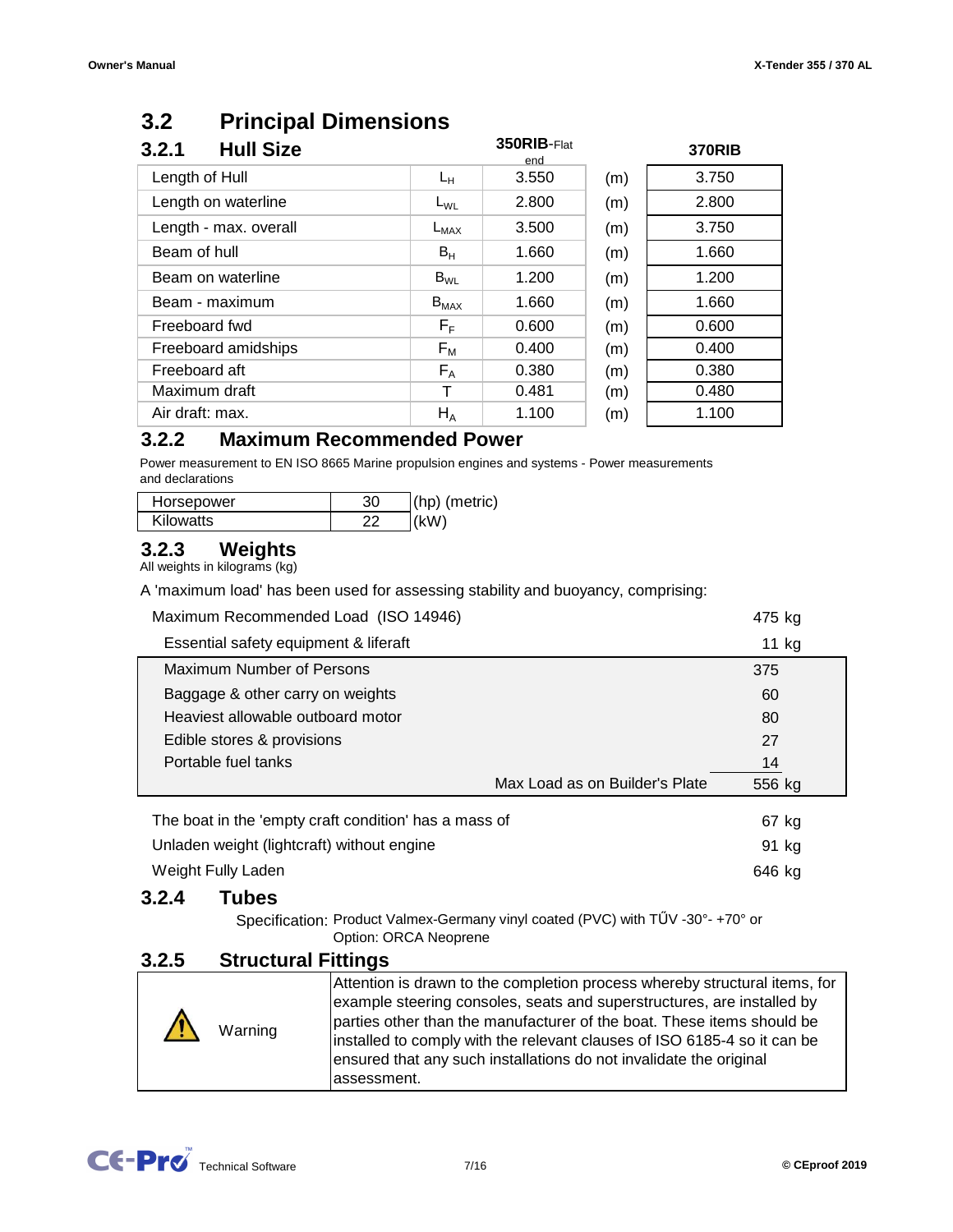#### **3.2 Principal Dimensions**

| <b>Hull Size</b><br>3.2.1 |                         | 310RIB-flat-<br>end |     | <b>330 RIB</b> |
|---------------------------|-------------------------|---------------------|-----|----------------|
| Length of Hull            | $L_{H}$                 | 3.150               | (m) | 3.350          |
| Length on waterline       | $L_{WL}$                | 2.800               | (m) | 2.800          |
| Length - max. overall     | $L_{MAX}$               | 3.500               | (m) | 3.350          |
| Beam of hull              | $B_{H}$                 | 1.660               | (m) | 1.660          |
| Beam on waterline         | $B_{WL}$                | 1.200               | (m) | 1.200          |
| Beam - maximum            | $B_{MAX}$               | 1.660               | (m) | 1.660          |
| Freeboard fwd             | $\mathsf{F}_\mathsf{F}$ | 0.600               | (m) | 0.600          |
| Freeboard amidships       | $F_M$                   | 0.400               | (m) | 0.400          |
| Freeboard aft             | $F_A$                   | 0.380               | (m) | 0.380          |
| Maximum draft             | Т                       | 0.450               | (m) | 0.450          |
| Air draft: max.           | $H_A$                   | 1.100               | (m) | 1.100          |

#### **3.2.2 Maximum Recommended Power**

Power measurement to EN ISO 8665 Marine propulsion engines and systems - Power measurements and declarations

| Horsepower | $(hp)$ (metric) |
|------------|-----------------|
| Kilowatts  | (kW)            |

#### **3.2.3 Weights**

All weights in kilograms (kg)

A 'maximum load' has been used for assessing stability and buoyancy, comprising:

| Maximum Recommended Load (ISO 14946)                  |                                | 398 kg |
|-------------------------------------------------------|--------------------------------|--------|
| Essential safety equipment & liferaft                 |                                | 11 kg  |
| Maximum Number of Persons                             |                                | 300    |
| Baggage & other carry on weights                      |                                | 60     |
| Heaviest allowable outboard motor                     |                                | 52     |
| Edible stores & provisions                            |                                | 25     |
| Portable fuel tanks                                   |                                | 14     |
|                                                       | Max Load as on Builder's Plate | 451 kg |
| The boat in the 'empty craft condition' has a mass of |                                | 67 kg  |
| Unladen weight (lightcraft) without engine            |                                | 91 kg  |
| Weight Fully Laden                                    |                                | 541 kg |

#### **3.2.4 Tubes**

Specification: Product Valmex-Germany vinyl coated (PVC) with TŰV -30°- +70° or Option: ORCA Neoprene

## **3.2.5 Structural Fittings**

| Warning | Attention is drawn to the completion process whereby structural items, for<br>example steering consoles, seats and superstructures, are installed by<br>parties other than the manufacturer of the boat. These items should be<br>installed to comply with the relevant clauses of ISO 6185-4 so it can be<br>ensured that any such installations do not invalidate the original<br>lassessment. |
|---------|--------------------------------------------------------------------------------------------------------------------------------------------------------------------------------------------------------------------------------------------------------------------------------------------------------------------------------------------------------------------------------------------------|
|---------|--------------------------------------------------------------------------------------------------------------------------------------------------------------------------------------------------------------------------------------------------------------------------------------------------------------------------------------------------------------------------------------------------|

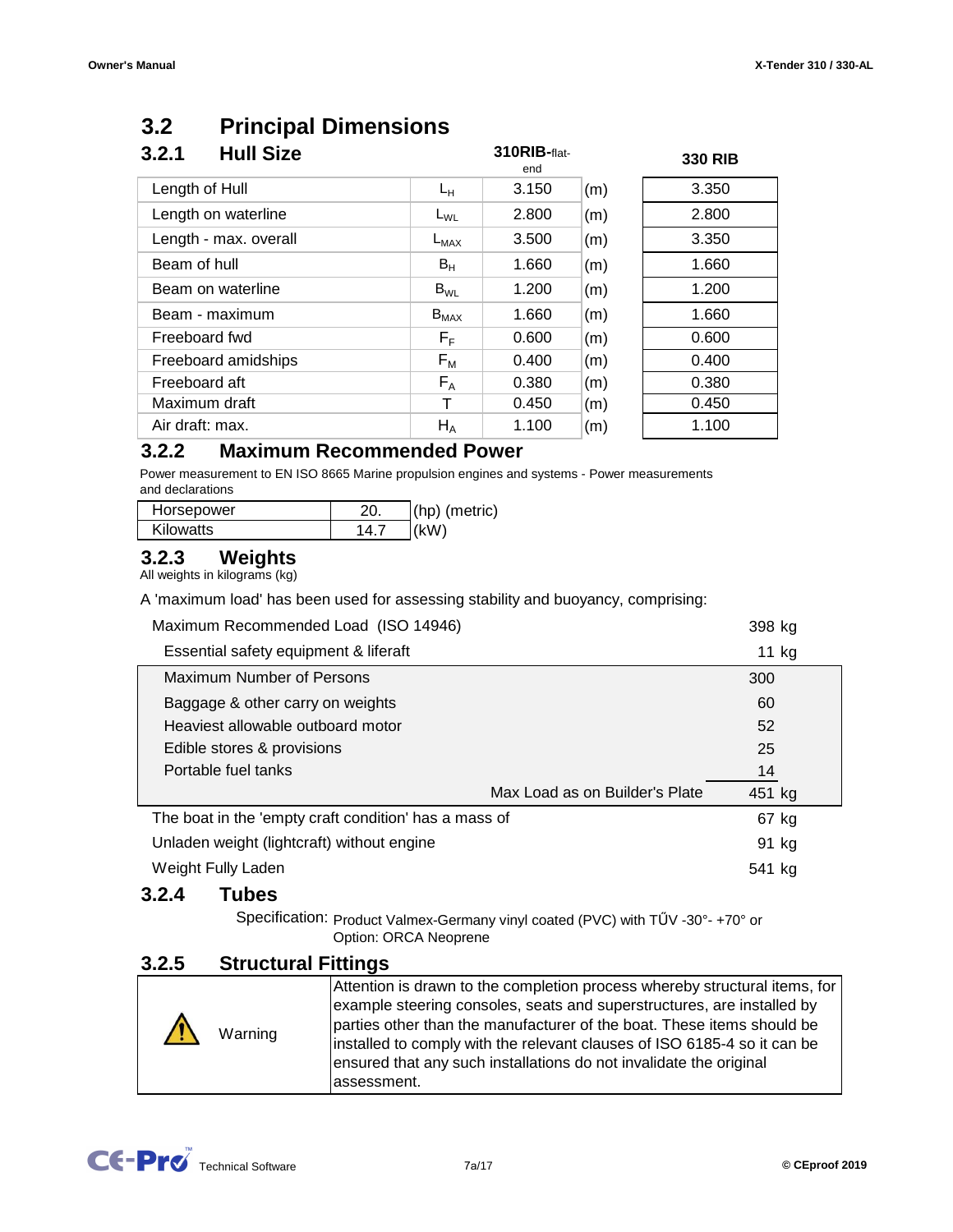#### **4 SYSTEMS DESCRIPTIONS**

#### **4.1 Bilge Pumps**

It is recommended that a bailer/bucket is carried aboard for emergency bailing purposes. Ensure the bucket is protected against accidental loss. Information This boat is not fitted with any bilge pumps.

|  | Warning | Never use flammable solvents (i.e. kerosene) for bilge cleaning, however<br>oily it becomes. |
|--|---------|----------------------------------------------------------------------------------------------|
|--|---------|----------------------------------------------------------------------------------------------|

### **Battery Disconnection**

2. The fluid level must be between the lower and upper markings.

#### **4.2 Fuel System**

The craft has:

Portable

Petrol fuel system

The following components are supplied by the fuel system:

| <b>Item</b> | Number   Location |                 |
|-------------|-------------------|-----------------|
| Engine      |                   | Outboard engine |

Refer to manufacturer's instructions for details of the above equipment.

| Warning | Do not smoke or use open flame when filling with fuel, when working on<br>the fuel system and when in the engine room. |  |
|---------|------------------------------------------------------------------------------------------------------------------------|--|
| Danger  | Never use a flame to check for leaks                                                                                   |  |

#### **4.3 Steering System**

The boat's steering system has the following components: Information

| Steering Hardware: | Tiller                           |
|--------------------|----------------------------------|
| Turning device:    | Drive unit                       |
| Mechanism:         | Tiller connected to stock/engine |

The craft is fitted with the following steering position(s):

| Caution | Refer to the system manufacturer's documentation for information<br>pertaining to the steering gear.                                                                                                 |
|---------|------------------------------------------------------------------------------------------------------------------------------------------------------------------------------------------------------|
| Caution | All components of the steering system must undergo periodic inspection &<br>maintenance to ensure safe operating conditions. Refer to the<br>maintenance section of this manual for further details. |
| Warning | Failure of the steering system will cause loss of control of your boat. Any<br>change in steering such as looseness, tightness, binding, etc., must be<br>checked immediately by a qualified person. |

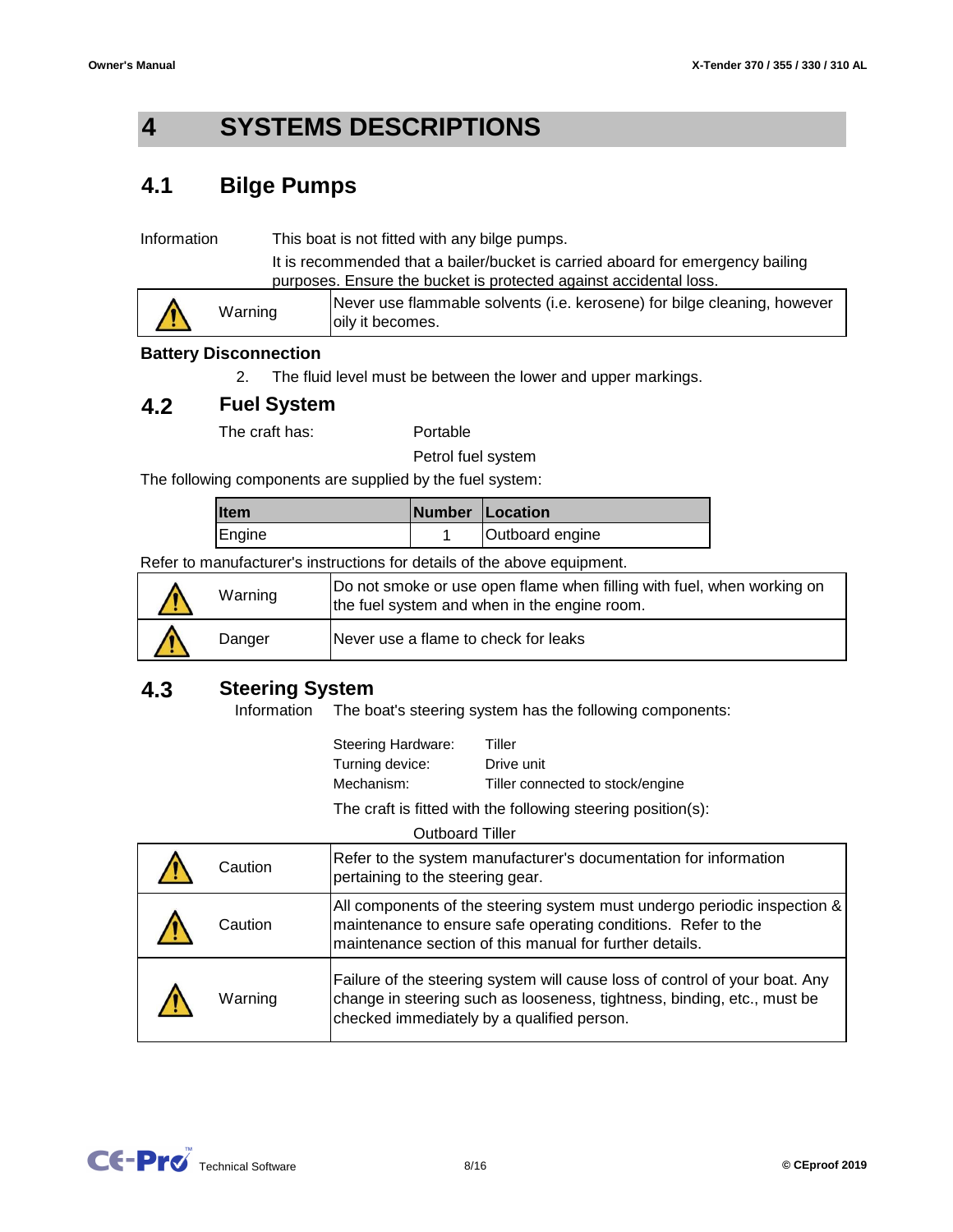#### **5 PRE-LAUNCH OBSERVATIONS**

#### **5.1 Recommended Safety Equipment**

The sea can be unpredictable. Be prepared by carrying the following equipment, as a minimum, at all times.

- 1 Life jacket or buoyancy aid for each person
- 2 Appropriate weatherproof clothing
- 3 Compass
- 4 Charts

**Caution** 

- 5 Anchor and line
- 6 At least 2 warps see section 6.4
- 7 First aid kit including compress and thermal blanket
- 8 Bucket
- 9 Distress flares
- 10 VHF radio
- 11 Binoculars
- 12 Knife in protective sheath
- 13 Drinking water

#### **5.2 Risk of Loss of Stability**

The stability and buoyancy of this boat has been assessed on the basis of the weights specified in section: 3.2.3

| Warning | The boat should never carry more than the manufacturer's recommended<br>load. The load should be suitably distributed, bearing in mind that stability<br>is most significantly reduced by any weight added high up in the boat |
|---------|--------------------------------------------------------------------------------------------------------------------------------------------------------------------------------------------------------------------------------|
| Caution | Stability can also be adversely affected by sloshing fluid. Bilge water<br>should be kept to a minimum                                                                                                                         |
| Warning | Loose equipment can cause damage to the craft and affect stability.<br>Ensure all loose equipment is properly stowed before setting out.                                                                                       |
| Caution | The stability of this boat is significantly reduced at speeds above<br>displacement speed.                                                                                                                                     |
| Caution | Stability may be reduced when towing or lifting heavy weights using a davit<br>or boom.                                                                                                                                        |
| Caution | Breaking waves are a serious stability hazard                                                                                                                                                                                  |

CC-PIC Technical Software 9/16 9/16 9/16 CEproof 2019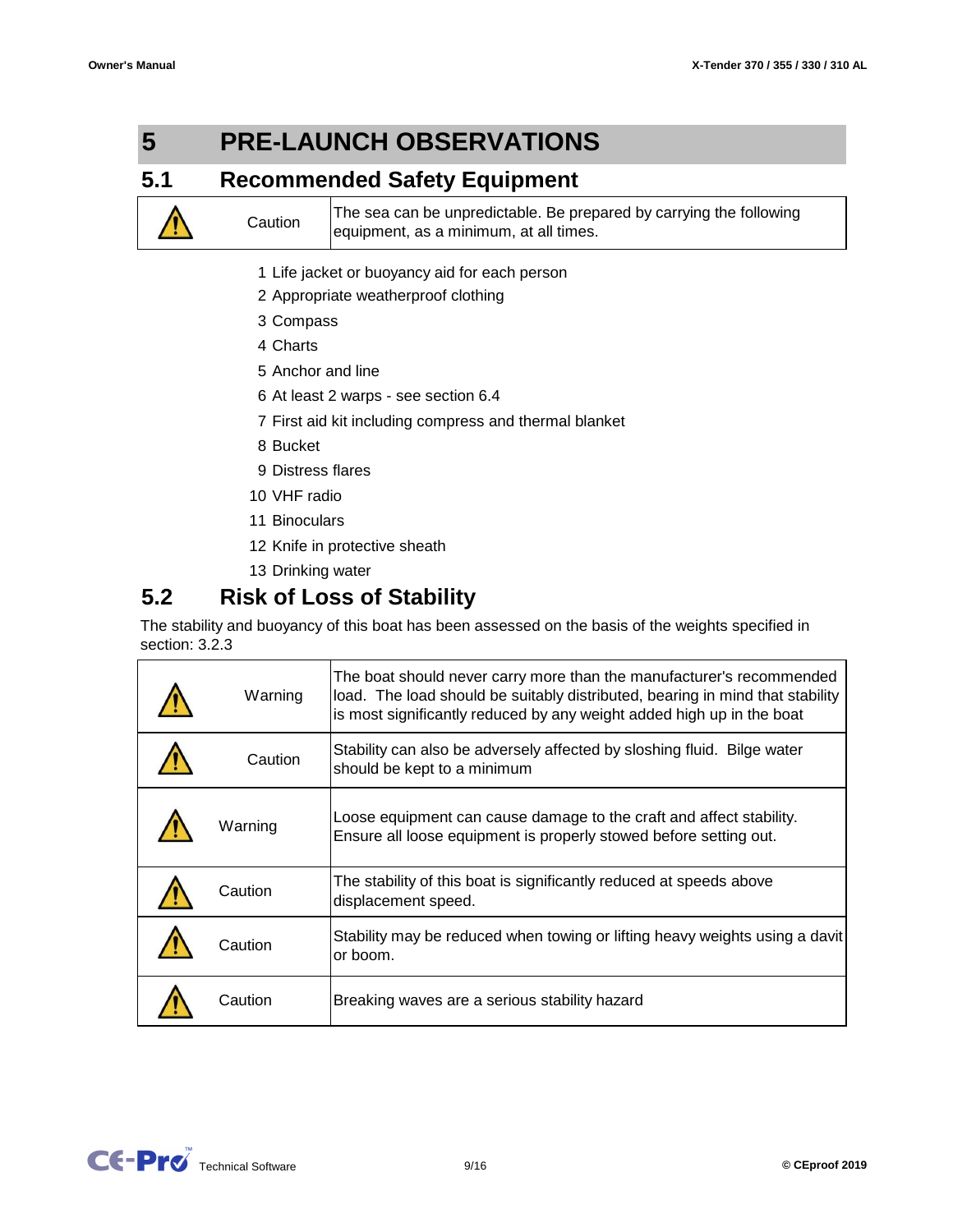#### **5.3 Risk of Flooding**

| Caution | In rough weather, hatches, lockers and companionway/doorways should<br>be closed to minimise the risk of water ingress. |
|---------|-------------------------------------------------------------------------------------------------------------------------|
| Caution | Ensure all limber holes are clear                                                                                       |

#### **5.3.1 Through Hull Fittings including Seacocks**

The following skin fittings are fitted in the hull of the craft. They provide the frontline defence against flooding and should be regularly inspected for condition. Valves should be frequently operated to ensure free movement.

In addition, it is recommended that all but drains & bilge discharges are closed when the craft is to be left unattended.

| Ref.     | <b>Description</b>      | Location              | <b>Means of Closure</b> |
|----------|-------------------------|-----------------------|-------------------------|
|          | Bilge drain plug        | transom deepest point | screwed plug            |
|          | Bailing drain automatic | Itransom              | hose                    |
| <u>.</u> | <b>Mine Brown</b>       |                       |                         |

#### **5.3.2 Strainers**

Information

Bilge pump intakes inside the boat, and intakes of water from outside the boat are fitted with protective baskets to avoid blockage by weed, leaves or other debris. Ensure these are kept clear at all times.

#### **5.4 Risk of Fire**

Information Always keep the bilges clean and check for fuel regularly

|     | Information | <b>NEVER</b><br>• obstruct portable extinguishers in lockers<br>• modify craft's systems, especially fuel.<br>• fill any fuel tank whilst machinery is running<br>• smoke while handling fuel or gas<br>• use gas lights in craft | • obstruct safety controls (shut off valves, switches)                                                                                              |
|-----|-------------|-----------------------------------------------------------------------------------------------------------------------------------------------------------------------------------------------------------------------------------|-----------------------------------------------------------------------------------------------------------------------------------------------------|
| 5.5 | Information | <b>Risk of Falling Overboard</b>                                                                                                                                                                                                  | The working deck is the area of the boat that is safe for use at all times.                                                                         |
|     |             |                                                                                                                                                                                                                                   | Areas outside the specified working deck should only be used whilst<br>leaving or arriving at a mooring or whilst the boat is not underway.         |
|     |             | On this boat, the working deck area is defined as:                                                                                                                                                                                |                                                                                                                                                     |
|     |             | all inside deck                                                                                                                                                                                                                   |                                                                                                                                                     |
|     |             | For maximum weight limit see:                                                                                                                                                                                                     | 3.2.3                                                                                                                                               |
|     |             | For crew area limits, see section:                                                                                                                                                                                                | 5.2                                                                                                                                                 |
|     | Warning     |                                                                                                                                                                                                                                   | Most slips and falls occur during boarding and disembarking. Be aware<br>that wet decks can be slippery. Wear slip resistant footwear at all times. |

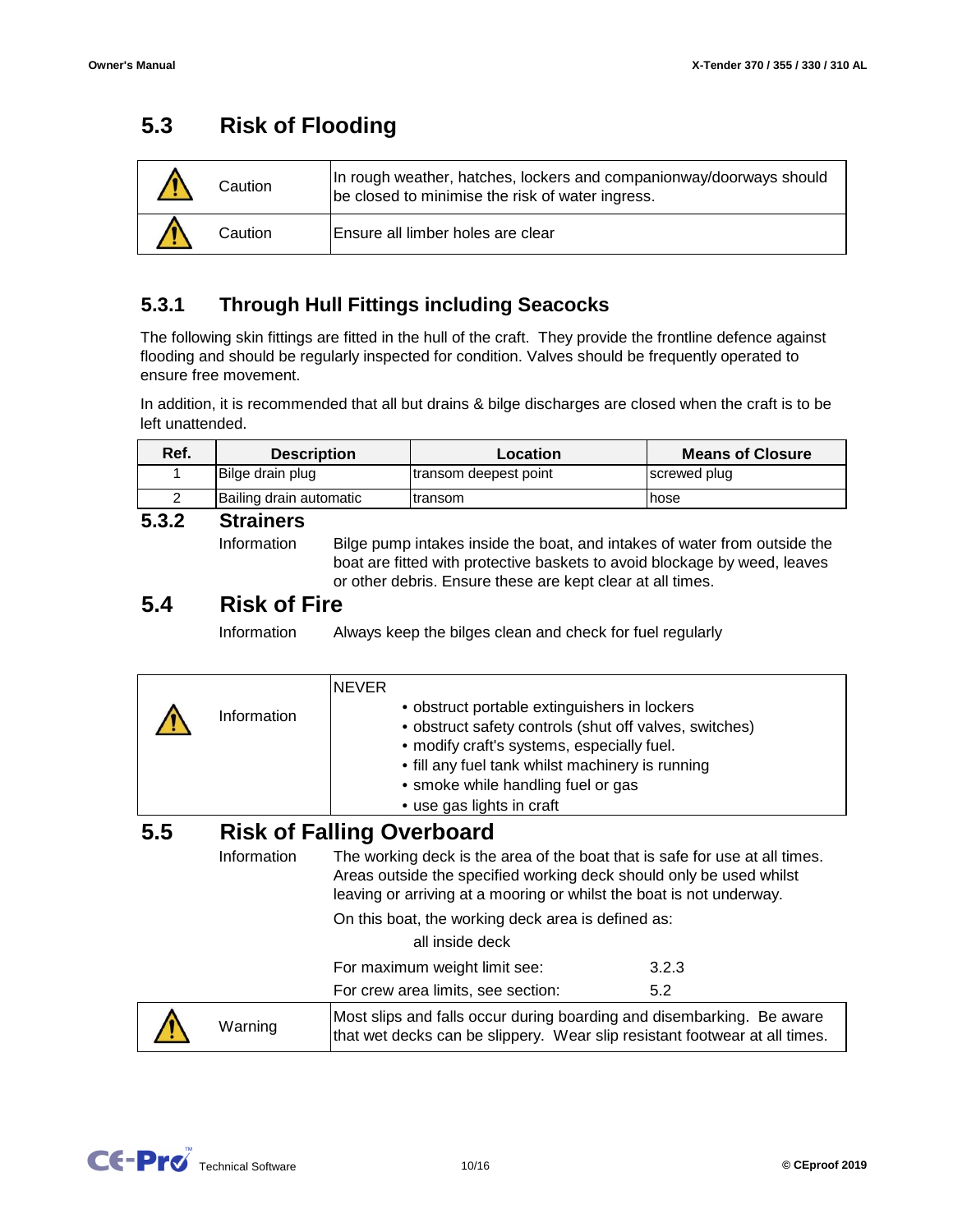**6**

## **NAVIGATION & OPERATION**

#### **6.1 Use of Engines**

The craft is fitted with the following motive power:

Engine 4 stroke spark-ignition

Any CE type of outboard engine

Propeller Engine deliverer

Information Before starting the engine:

- Check the bilge water level.
- Ensure that ventilation openings are clear to prevent overheating
- Ensure there is sufficient fuel for the anticipated journey including a margin for contingencies.

Take care not to damage fuel lines and check regularly that they are in good condition

Avoid placing flammable materials on or near hot parts.

| Danger  | If a fuel leak or fumes are detected, do not start the engine. Ensure all<br>crew leave the boat and have a qualified person repair the fault as soon<br>as possible.                               |
|---------|-----------------------------------------------------------------------------------------------------------------------------------------------------------------------------------------------------|
| Warning | Controls installed with the motor must have a start-in-gear protection<br>device. It is the owner's responsibility to ensure this is so, should the<br>engine or its controls be repaired/replaced. |
| Caution | So as to avoid high-speed moving parts, never run a motor with the cover<br>removed.                                                                                                                |

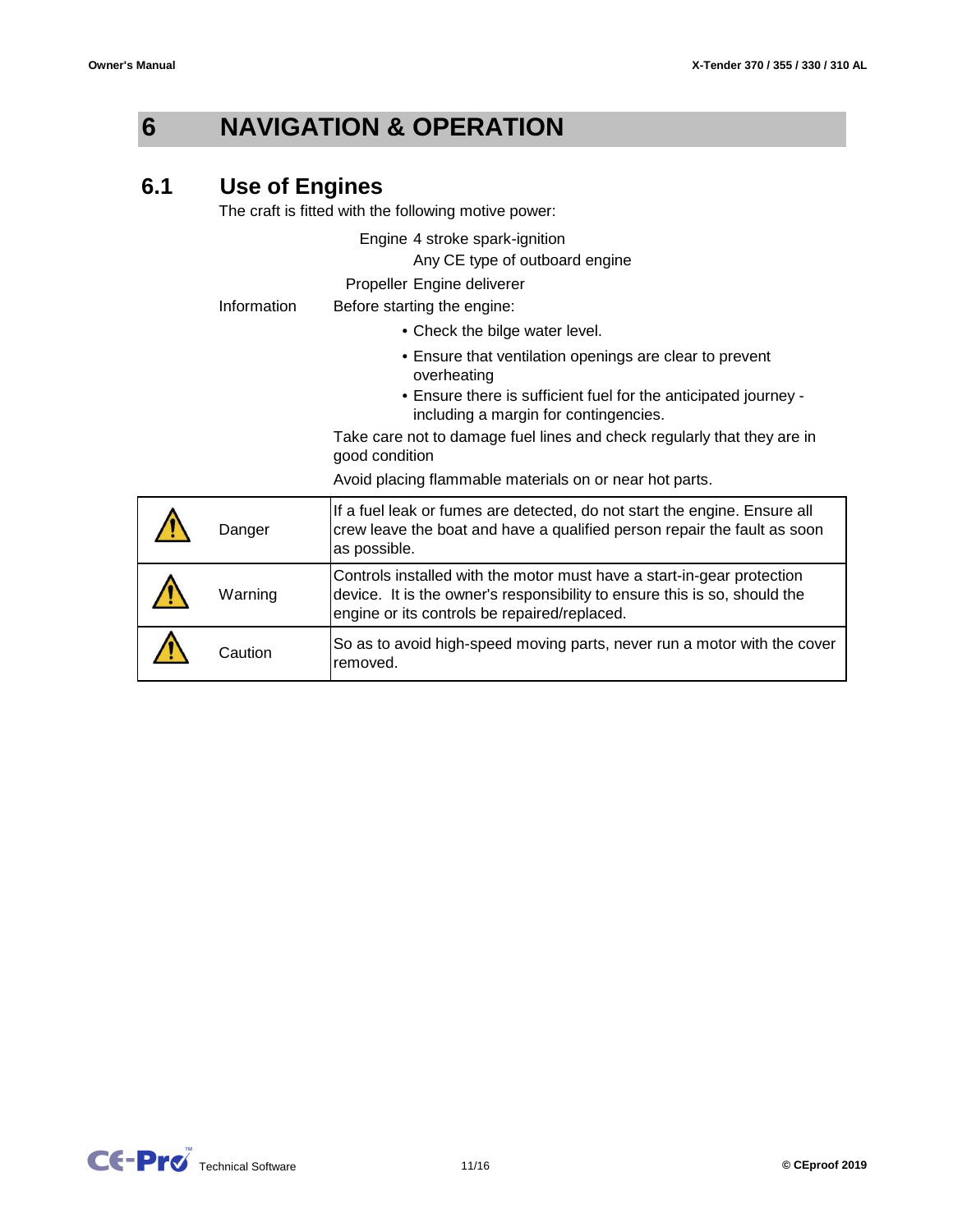#### **6.2 Handling Characteristics**

| Information | This craft is primarily intended to be supported by a combination of |
|-------------|----------------------------------------------------------------------|
|             | buoyancy and planing forces                                          |

|     | Caution     | This craft may be entirely clear of the water for short periods of time in<br>normal operation (i.e. become airborne)                                                                                                                                                             |          |         |
|-----|-------------|-----------------------------------------------------------------------------------------------------------------------------------------------------------------------------------------------------------------------------------------------------------------------------------|----------|---------|
|     | Information | Maximum engine power:                                                                                                                                                                                                                                                             | 22 kW    | 30 hp   |
|     | Information | Maximum speed:                                                                                                                                                                                                                                                                    | 25 knots | 46 km/h |
|     | Information | Periodic inspection of the propeller for excessive wear or damage is<br>recommended in order to maintain peak performance and to maximise the<br>longevity of the engine.                                                                                                         |          |         |
|     | Information | Ensure all crew are informed about the craft's behaviour.                                                                                                                                                                                                                         |          |         |
|     | Information | Before conducting any rapid acceleration or high-speed manoeuvres,<br>passengers must be warned to sit and hold-on.                                                                                                                                                               |          |         |
|     | Information | The helmsman may have to take sharp avoiding action at any time.<br>Passengers should, therefore, be seated and holding-on when underway.                                                                                                                                         |          |         |
|     | Caution     | Seaways are infinitely variable and all craft can meet conditions that will<br>challenge the boats handling characteristics and/or the helmsman's ability.<br>Proceed with a margin for error at all times. Avoid making sharp turns at<br>speed, particularly in a short seaway. |          |         |
|     | Caution     | It is strongly recommended that helmsmen receive adequate training in<br>boat handling before setting to sea for the first time.                                                                                                                                                  |          |         |
|     | Caution     | Be aware that factors such as altitude, temperature, load, and bottom<br>growth may affect performance.                                                                                                                                                                           |          |         |
| 6.3 |             | <b>Visibility from the Main Steering Position</b>                                                                                                                                                                                                                                 |          |         |

## **Visibility from the Main Steering Position**

Information

- Operator vision from the helm can be obstructed by high trim angles of the craft and other factors caused by one or more of the following conditions:
	- Propulsion engine trim angles
	- Loading and load distribution
	- Speed
	- Rapid acceleration
	- Transition from displacement to planing mode
	- Sea conditions
	- Rain and spray
	- Darkness and fog
	- Persons or movable gear in operator's field of vision

The international regulations for preventing collisions at sea (COLREG's) and the rules of the road require that a proper lookout be maintained at all times and observance of right of way. Make certain no other vessels are in the path before proceeding.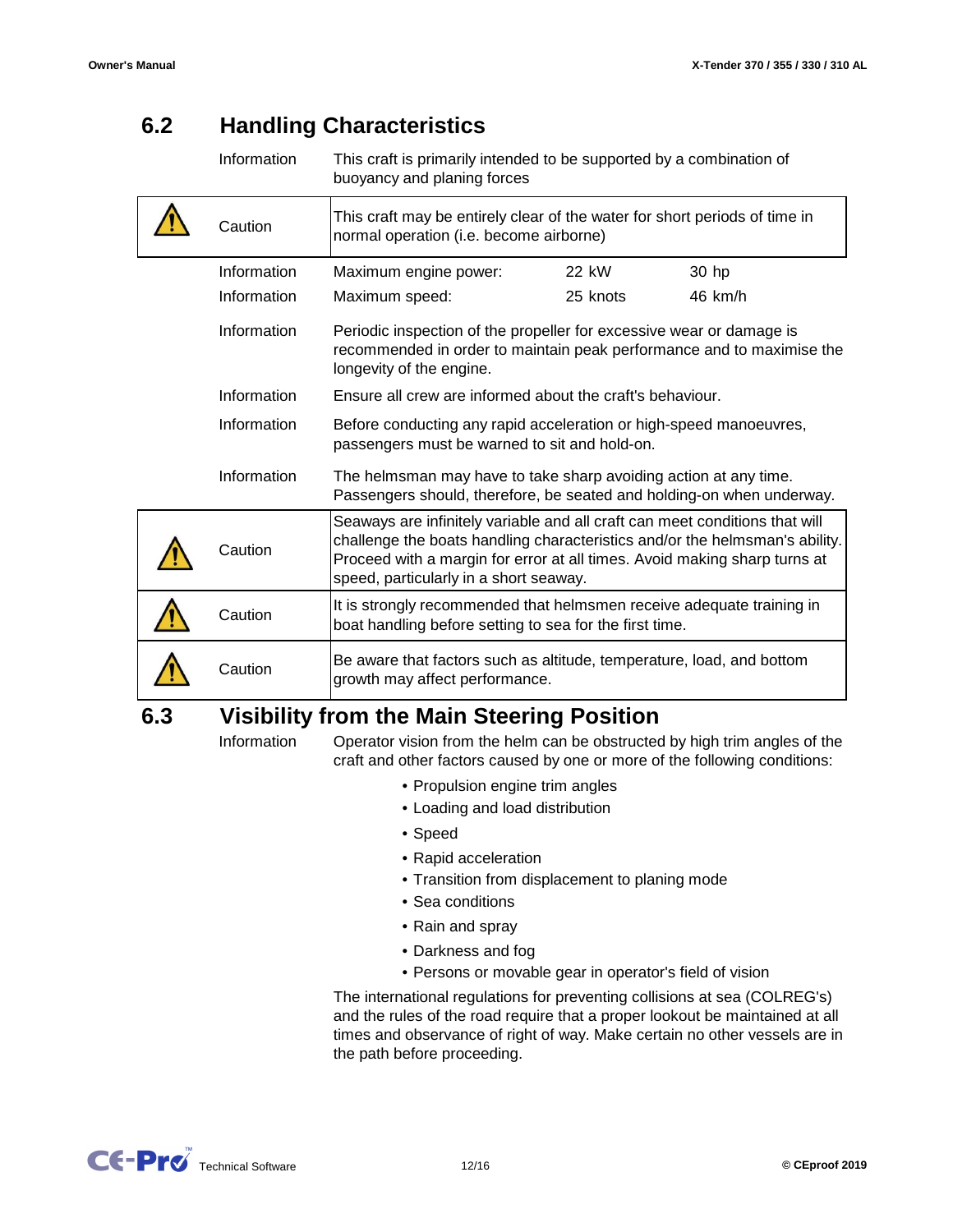#### **6.4 Anchoring, Mooring & Towing**

Information It is the owners / operators responsibility to ensure that the mooring lines, towing lines, anchor chains, and anchors are adequate for the vessel's intended use. Owners should also consider what action will be necessary when securing a tow line on board.

| Caution | The breaking strength of lines / chains should not exceed 80% of the<br>breaking strength of the strong point to which it is attached. |
|---------|----------------------------------------------------------------------------------------------------------------------------------------|
| Caution | Always tow or be towed at slow speed. Never exceed the hull speed of a<br>displacement craft when towing or being towed.               |
| Caution | A tow line shall always be made fast in a way that it can be released when<br>under load.                                              |

Information When at anchor, it is damaging to leave the full load of the boat resting on the windlass. It is recommended that the chain be tied onto a local strong point.

#### **6.5 Filling With Fuel**

| Caution     | Never smoke when refuelling, or inspecting or working with the fuel<br>system.                                 |  |
|-------------|----------------------------------------------------------------------------------------------------------------|--|
| Information | For locations of filler caps, see: 3.2.3                                                                       |  |
|             | Use the following procedure for filling tanks:<br>• Remove portable tank(s) from the craft for filling ashore. |  |
|             | • Open the filler cap & start filling the tank.                                                                |  |
|             | • Check the contents of the tank by monitoring the tank level<br>indicator                                     |  |
|             | • Don't fill the tank to its maximum: allow for expansion                                                      |  |
|             | • Close deck fittings tightly, but don't over-tighten since this will<br>damage the rubber o-rings             |  |
|             | • (make an entry in ship's log)                                                                                |  |
| Caution     | Fuel is considered chemical waste. Keep an absorbing cloth close by<br>when filling tanks.                     |  |
|             |                                                                                                                |  |

## **MAINTENANCE**

Regular inspection and maintenance is an essential activity to ensure the boat's longevity and the crew's safety.

This section includes a generic table which details typical inspection and maintenance intervals. This is not specific to your craft and some sections will not apply.

The necessary frequency of service or maintenance depends upon the environment in which the boat operates. The intervals listed in this section should be viewed as maximums.

| Caution | Modifications that may affect the safety characteristics of the craft should<br>be assessed, executed and documented by competent people. |  |
|---------|-------------------------------------------------------------------------------------------------------------------------------------------|--|
| Caution | Any change in the disposition of the masses aboard may significantly<br>affect the stability, trim and performance of the boat            |  |

**7**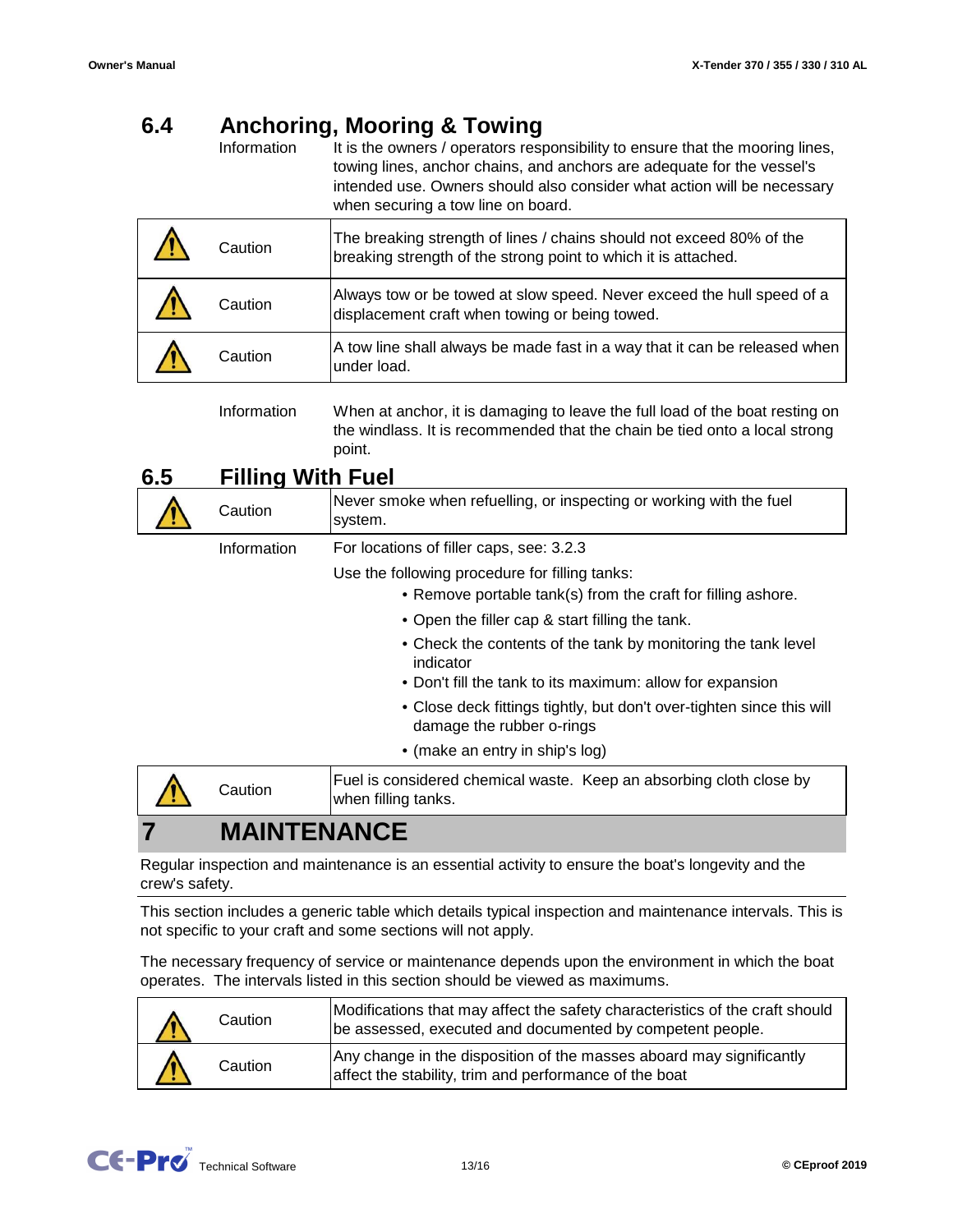|                        | v - writh it redailed<br><b>1 - Activity required by qualified individual</b>                                    |                                             |                                          |                                              |                                     |                                     |
|------------------------|------------------------------------------------------------------------------------------------------------------|---------------------------------------------|------------------------------------------|----------------------------------------------|-------------------------------------|-------------------------------------|
|                        |                                                                                                                  |                                             |                                          | <b>INTERVAL</b>                              |                                     |                                     |
| <b>Item</b>            | <b>Required Maintenance/Service</b>                                                                              | <b>Before</b><br><b>Every</b><br><b>Use</b> | <b>After</b><br>First 20<br><b>Hours</b> | <b>Every</b><br>25* Or<br>50<br><b>Hours</b> | Every 50*<br>Or 100<br><b>Hours</b> | Every 6<br>mnth or<br><b>Annual</b> |
|                        | <b>Miscellaneous</b>                                                                                             |                                             |                                          |                                              |                                     |                                     |
| <b>Bilge Area</b>      | Clean & limber holes free                                                                                        |                                             |                                          |                                              |                                     | X                                   |
| <b>Bilge Blowers</b>   | Hose connections tight                                                                                           |                                             |                                          | X                                            |                                     | $\sf X$                             |
| Bilge drain plug       | Installed and tight                                                                                              | X                                           |                                          |                                              |                                     |                                     |
| Zinc anodes            | Check and replace                                                                                                |                                             |                                          | As needed                                    |                                     |                                     |
| Hull                   | Check for loose, damaged or missing<br>Whenever out of the water and always after<br>striking an object<br>parts |                                             |                                          |                                              |                                     |                                     |
|                        | <b>Controls</b>                                                                                                  |                                             |                                          |                                              |                                     |                                     |
| Steering               | Check for proper operation                                                                                       |                                             |                                          |                                              |                                     | Y                                   |
| Throttle               | Lubricate. Include all shift linkage and<br>pivot points                                                         |                                             | X                                        |                                              | X                                   | X                                   |
|                        | <b>Engine</b>                                                                                                    |                                             |                                          |                                              |                                     |                                     |
| Alarm                  | Check                                                                                                            | Χ                                           |                                          |                                              |                                     |                                     |
| <b>Cooling System</b>  | Check for leaks with engine running                                                                              | $\overline{X}$                              |                                          |                                              |                                     |                                     |
| Crank vent system      | Clean                                                                                                            |                                             | X                                        |                                              | X                                   |                                     |
| Drive belts            | Check for wear                                                                                                   | X                                           |                                          |                                              |                                     |                                     |
| <b>Flame Arrestor</b>  | Clean                                                                                                            |                                             | X                                        |                                              | Χ                                   |                                     |
| <b>Fuel Filter</b>     | Replace                                                                                                          |                                             |                                          |                                              | $\overline{\mathsf{x}}$             |                                     |
| Mounts (Fasteners)     | Tighten                                                                                                          |                                             | X                                        |                                              |                                     | X                                   |
| Oil and Filter         | Replace                                                                                                          |                                             |                                          |                                              | X                                   | X                                   |
| Oil Level              | Check                                                                                                            | X                                           |                                          |                                              |                                     |                                     |
| Propeller              | Inspect for damage                                                                                               |                                             |                                          |                                              | Always after striking object        |                                     |
|                        | <b>Fuel System</b>                                                                                               |                                             |                                          |                                              |                                     |                                     |
| Connections &<br>Lines | Check for leaks & wear                                                                                           | X                                           | X                                        | X                                            |                                     |                                     |
| Tanks                  | Check for leaks & tightness of<br>connections                                                                    | X                                           | X                                        | X                                            |                                     |                                     |
|                        | <b>Exterior</b>                                                                                                  |                                             |                                          |                                              |                                     |                                     |
| Topside & Supplies     | Check for loose, damaged or missing<br>parts                                                                     |                                             |                                          |                                              |                                     | X                                   |

### **KEY: X - Activity required Y - Activity required by qualified individual**

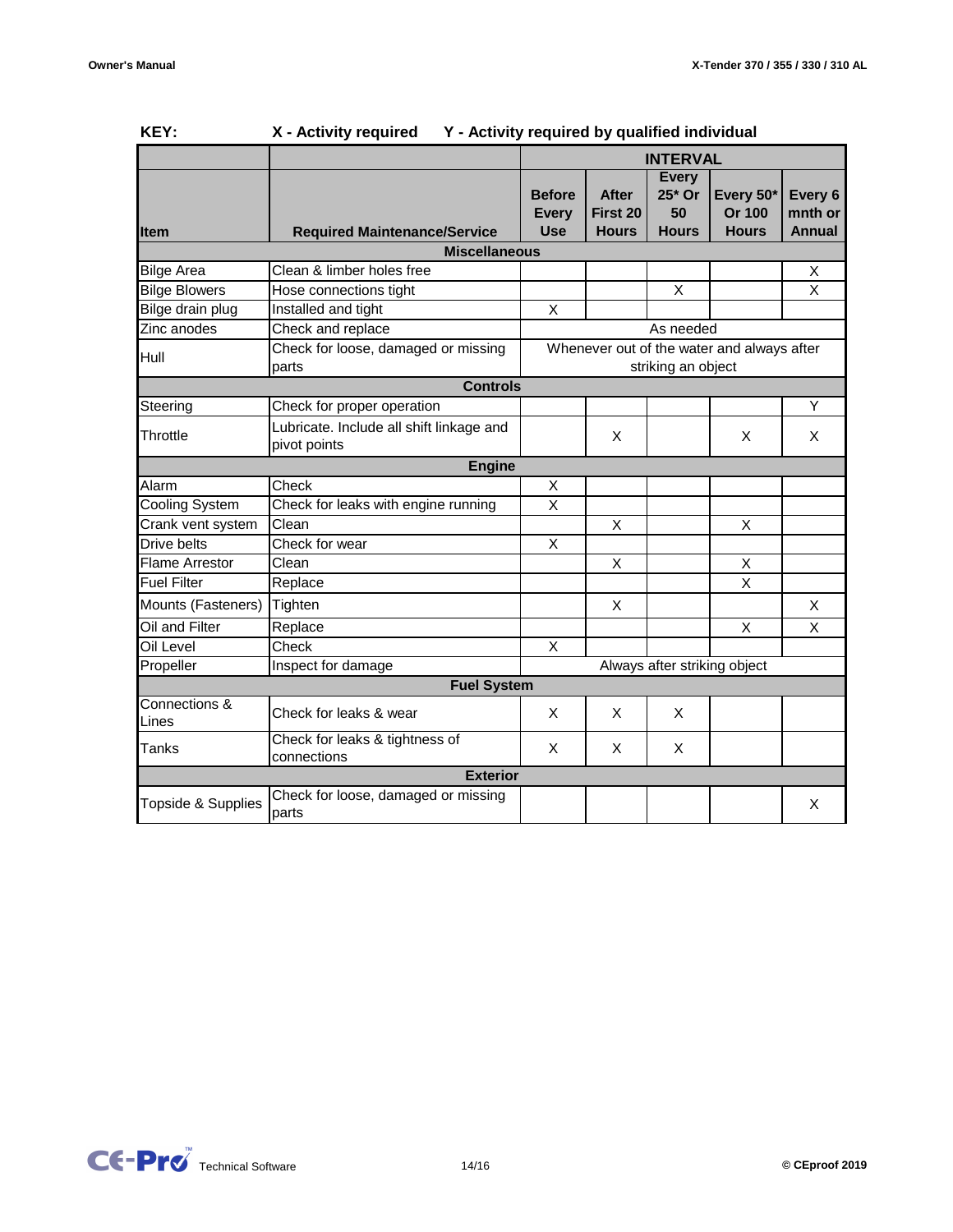#### **7.1 Maintenance & Storage of Tubes**

For details of the tube arrangement, see: 3.2.4

| Caution | The tubes are made of a material that will deteriorate when stored in<br>strong direct sunlight for prolonged period.                                                       |
|---------|-----------------------------------------------------------------------------------------------------------------------------------------------------------------------------|
|         | Always store the boat inside, away from harmful ultra-violet rays.<br>UV protection waxes are recommended to prolong the life of the tubes<br>and to preserve their colour. |
| Caution | Certain liquids, such as (battery) acids, oil and petrol can be corrosive to<br>the tube material.                                                                          |
|         | Rinse-off, immediately, any liquid other than water that comes into contact                                                                                                 |

#### **7.2 Winter Storage**

Your boat and the systems and fittings on board can be damaged if they are not properly prepared for the winter.

You should refer to the advice given in the various handbooks supplied with this manual.

In addition to this you should, for example, consider the following:

- Ensure the engine cooling water has the correct proportion of anti-freeze
- Check and protect all the systems on the boat
- Remove all water from the craft and protect it from rain
- Ensure deck drains are clear

with the tubes.

• Check the sacrificial anodes and replace as necessary